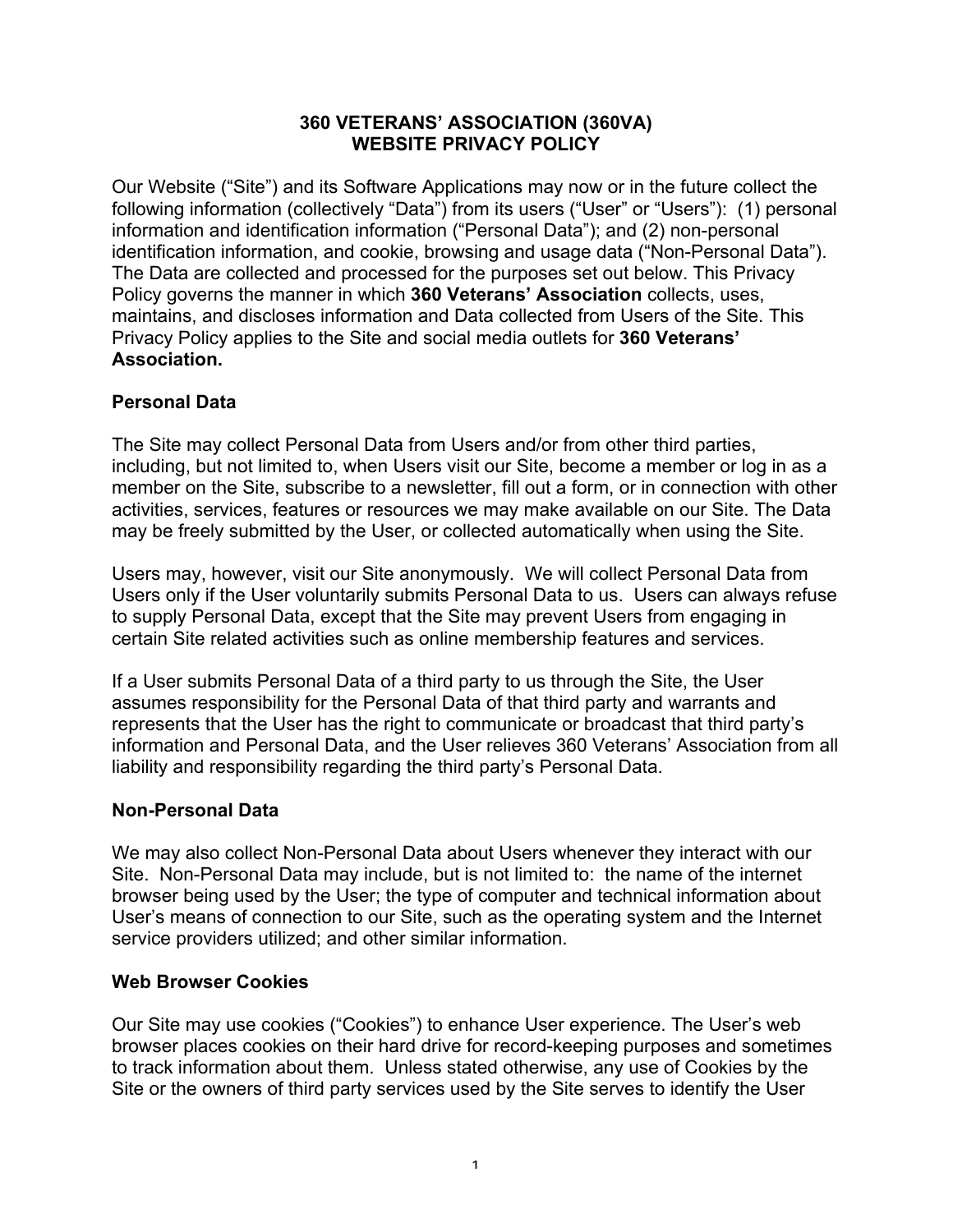and remember the User's preferences for the sole purpose of providing the service required by the User. The User may choose to set their web browser to refuse cookies, or to alert the User when cookies are being sent to them. Failure to provide certain Data, in particular navigation data, by deactivating the Site's Cookies may make it impossible to use the Site or certain services on the Site.

## **How We Use Collected Data and Information**

We collect and use Users' Data and other information for the following purposes:

- 1. **To Personalize User Experience.** We may use information in the aggregate to understand how our Users as a group use the services and resources provided on our Site. For such purposes, Data are collected for traffic optimization and distribution, analytics, and interaction with external social networks and platforms.
- 2. **To Improve our Site.** We continually strive to improve our Site's offerings based on the information and feedback we receive from you.
- 3. **To Improve Customer Service.** Your information helps us to more effectively respond to your customer service requests and support needs.
- 4. **To Administer Content, Membership Services, Surveys, or Other Site Features.** To access and use certain features on our Site, such as the online membership services, Users must provide us with certain information, which may include Personal Data.
- 5. **To confirm Veteran Status for Membership**. In the event you wish to become a member of 360 Veterans' Association, we reserve the right and will confirm your status as a military veteran. This may include, but not be limited to, obtaining a copy of your Form DD214/Separation Document, or other service personnel records. We will use these records solely for the purposes of confirming your status as a military veteran and considering your application for membership in 360 Veterans' Association. By providing a copy of the Form DD214/Separation Document or other service records, you are voluntarily submitting that documentation and information to us, and you give 360 Veterans' Association express authorization to have and use that documentation and information for these purposes.
- 6. **To Send Periodic Emails.** If Users provide us an email address, we will use that email address to provide information that the User agrees we may send via email, or to respond to inquiries, requests, or questions. If at any time the User would like to unsubscribe from receiving future emails, we will include unsubscribe instructions at the bottom of each email, or the User may contact us via our Site.